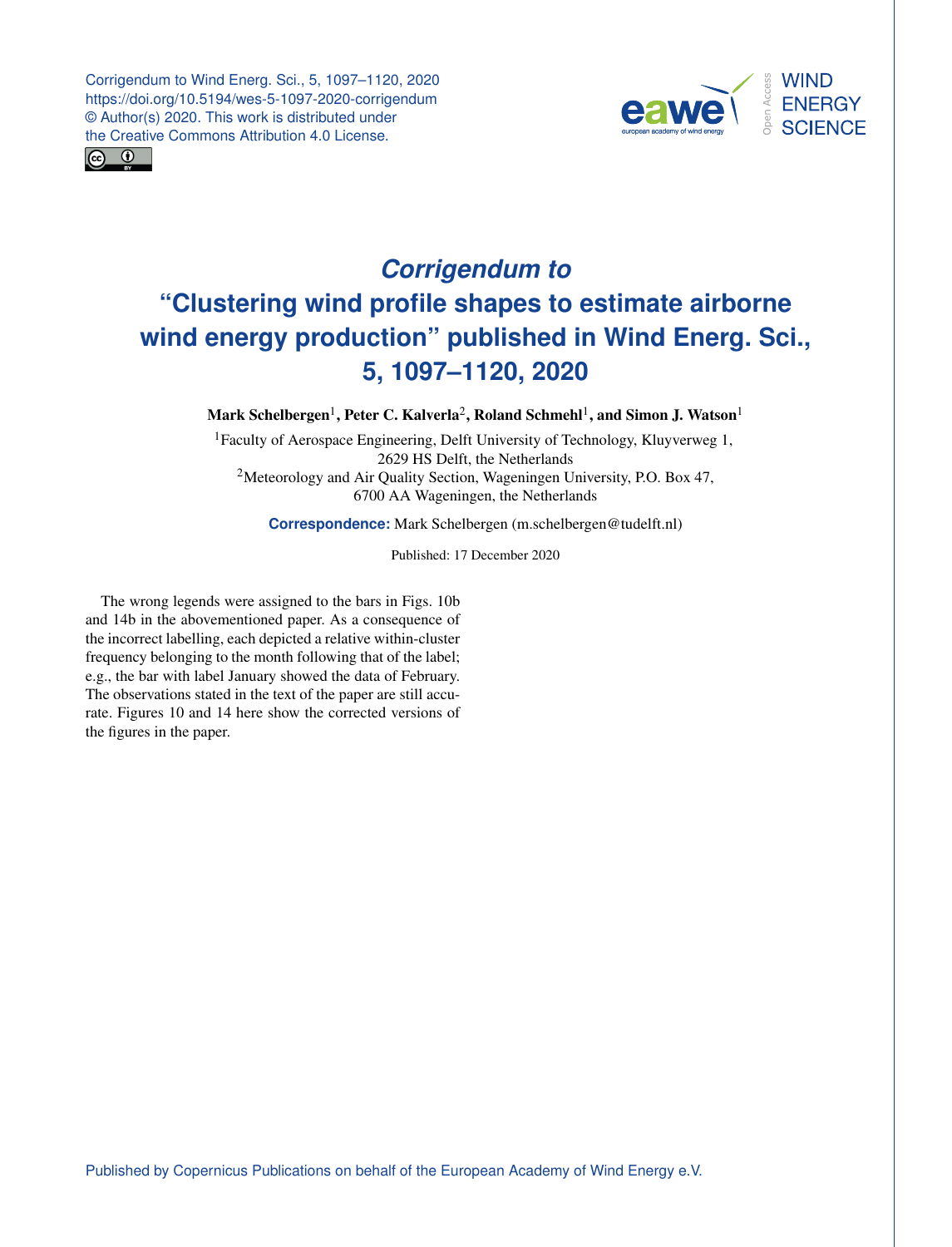

Figure 10. Frequency distributions broken down into bins by time of occurrence (a, b, c), wind speed and direction at 100 m (d, e), and atmospheric stability (f) for the filtered offshore dataset. The wind speed bin limits are chosen such that the frequency over all clusters for each bin is roughly the same. The stability bins correspond to the classes in Table 1 together with the VS+ bin  $(Ri_B \ge 0.2)$ . The other distributions have equal bin widths.